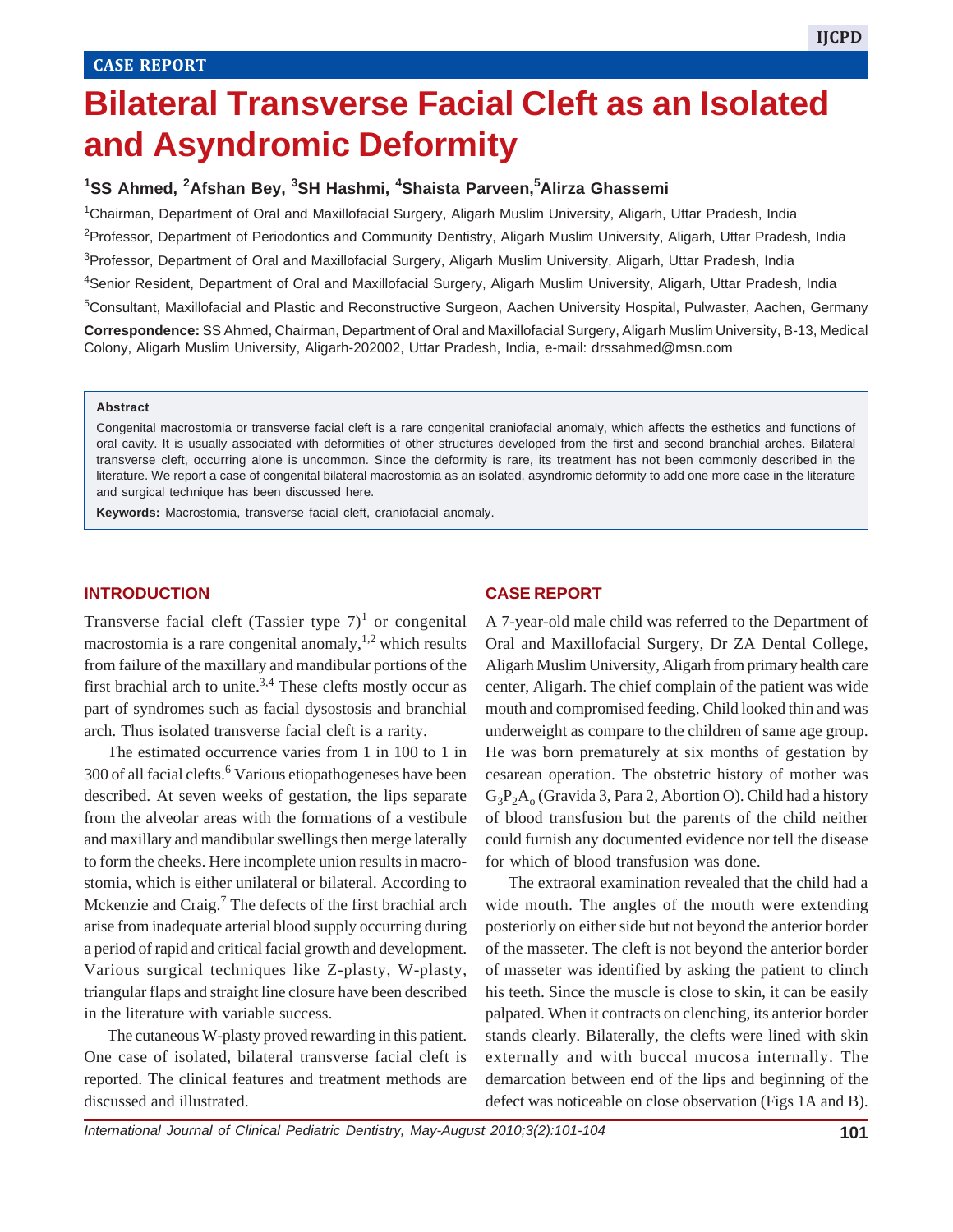

**Figs 1A and B:** Front profile of patient

Intraoral examination revealed mixed dentition, with normal eruption time and sequence. Orthopantomogram, revealed mild hyperplasia of the mandible. On further local and systemic physical examination no other abnormalities or congenital anomalies were found.

### **TREATMENT**

#### **Surgical Reconstruction of the Defect**

The surgical repair of macrostomia bears structural, functional and cosmetic concerns and five goals which have to be achieved, i.e.

- 1. Formation of symmetric lips and oral commissure.
- 2. Reconstruction of the orbicularis oris muscle to restore labial function.
- 3. Reconstruction of the commissures of the mouth with a natural looking contour.
- 4. Closure of the defect with minimally visible scar.
- 5. Prevention of future scar contracture with lateral migration of commissures.<sup>8,9</sup>



**Fig. 2:** Postoperative profile after 3 months

We planned W-plasty to achieve these goals in our patient. Our experience is that W-plasty gives better way to achieve cosmetic and functional goals. Prior to intubation the point for new commissure was determined and marked by accurate measurement of two sides (Fig. 3) as well as observation of the point at which texture of the vermilion border changes from normal mucosa to cleft mucosa.<sup>10</sup>

The patient was prepared for surgical repair under general anesthesia and nasoendotracheal intubation, scrubbed and draped as per the standard surgical protocol. 4 cc of 1:200,000 adrenaline with/lignocaine was infiltrated on both sides of the cheek. Incision was given for W-plasty. Along the borders of incision, dissection of subcutaneous tissue was done to explore the fibers of orbicularies oris muscle. The closure of buccal mucosa with overlapping repair of orbicularis oris was done at the level of normal commissures on the contralateral side using 4.0 vicryl suture material. The commissure was closed by fine mattress suture. The buccal muscles were closed directly with 4.0 vicryl sutures. The skin closure was started from the corner of the mouth. The approximation of edges requires perfection to avoid dog-ear without the need for extending the incision or a further Z-plasty in the respective limb of incision. The integrity of muscle fibers and oral sphincter was performed. On one side and reconstruction of the integrity of the oral sphincter was performed. Same procedure was carried on other side; closure was done with 4.0 vicryl and 5.0 monocryl sutures with half round bodied needle. At the end of procedure the skin closure revealed the pattern of W incision (Fig. 4). The postoperative recovery

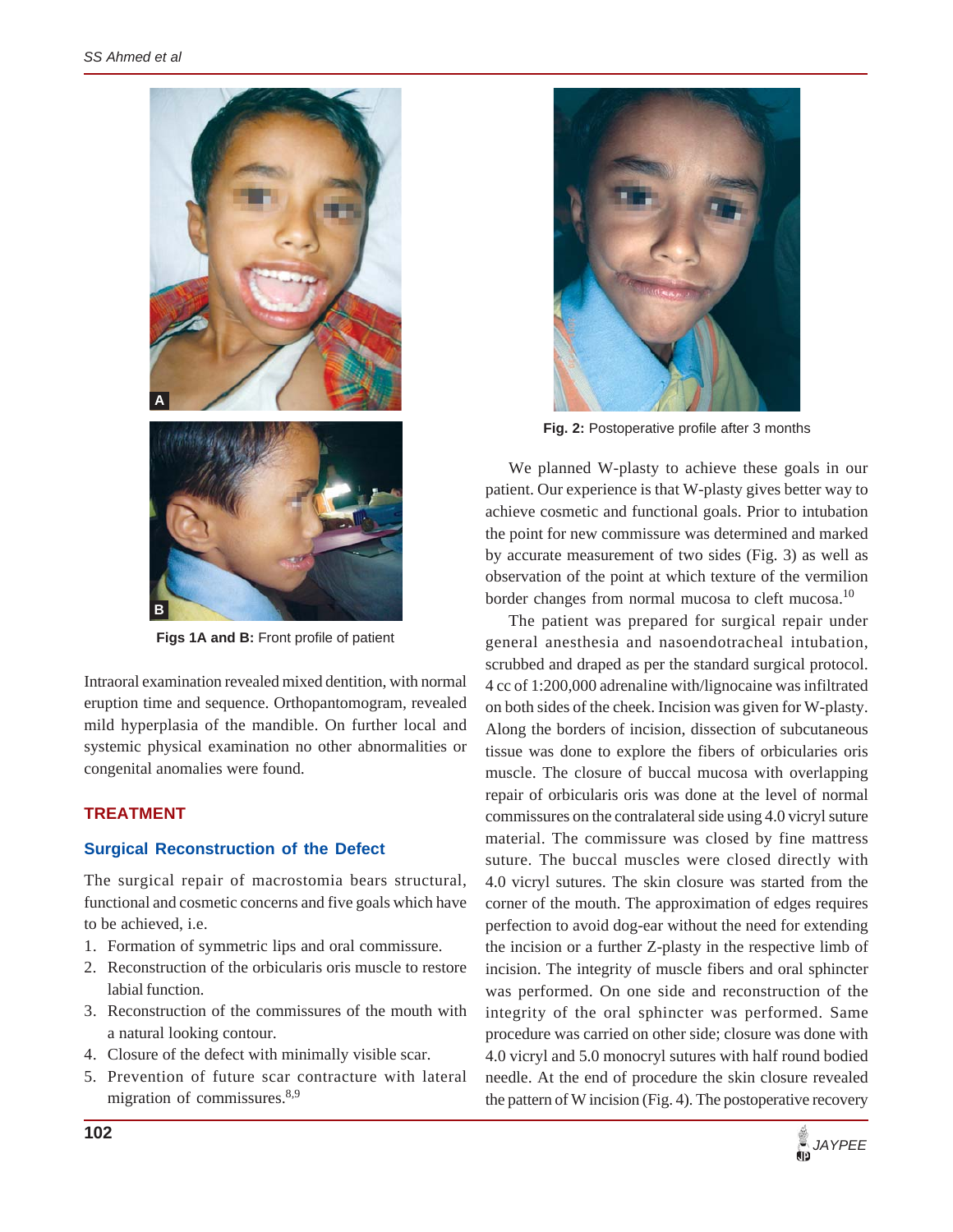

**Fig. 3:** Placing of markings before surgery



**Fig. 4:** Immediate postoperative profile

was uneventful. On 3 months follow-up, there was marked improvement in appearance and function (Figs 1A to 2).<sup>3</sup>

# **DISCUSSION**

Congenital macrostomia (transverse facial cleft) is a rare, atypical facial cleft that occurs alone or in combination with other anomalies. It is thought to be a part of the manifestations of the hemifacial microstomia, the second most common congenital craniofacial anomaly.11 Unilateral cleft is more common than the bilateral. It could vary from mild form with slight widening of mouth, to severe cleft extending back to the ear. However, cases of severe bilateral transverse facial cleft are exceedingly rare.<sup>5</sup> Malformations of the mandible and/or ear are almost always present.<sup>3</sup>

Various classifications have been given to describe atypical facial cleft but Tessier's system based on his clinical observation, is most widely accepted.<sup>1</sup> In Tessier system, clefts are numbered around the orbit from 0 to 14 and clefts

# 0 to # 7, depict the facial clefts. The case which we are reporting had bilateral # 7 clefts.

Genetic and environmental factors could lead to development of macrostomia, but it is usually difficult to single out specific etiological factor. Our patient had negative familial history of facial clefts, of medication, illnesses or trauma during pregnancy. Although, the mother had still birth of her first child but nutritional deficiencies or any history of medication in the pregnancy could not be established. Child had 12 years old brother who was normal in every aspect.

Surgical reconstruction is the mainstay of the management of the defects. Many procedures are described like cutaneous  $Z$ -plasty,<sup>2</sup> W-plasty, commissuroplasty by vermilion square flap and straight line closure<sup>12</sup> and two triangular flaps<sup>8</sup> and advancement of oral commissure using a composite flap<sup>13</sup> are common methods.

Initial workers used Z-plasty to close transverse facial  $cleft<sup>10,14</sup>$  but later on it was noticed that the Z-plasty left a more visible scar. This drawback of Z-plasty lead to development of straight line closure.<sup>15</sup> Kawai described a technique to correct macrostomia with a simple straight line incision and incorporation of a small triangular flap to achieve proper positioning of the commissure with minimal visible scar.<sup>16</sup> Eguchi<sup>8</sup> reported vermilion square flap surgical technique that combines a lower lip mucocutaneous vermilion border flap with a lazy W-plasty to ensure a natural commissure and cheek skin closure.<sup>8</sup> This technique was used in 8 patients with satisfactory results.

The technique of two triangular flaps allows achieving all therapeutic goals, formation of symmetric lips and commissures of the mouth, reconstruction of the orbicularis muscle of mouth to restore labial function, and reconstruction of the commissure of the mouth with a natural looking contour. The advantage of this technique is that the position of the commissure of the mouth can be adjusted intraoperatively according to the extent of macrostomia.<sup>9</sup> All these methods emphasize the importance of restoration of the integrity of cheek and lip muscles.

The point of new commissure must be predetermined with accuracy and preoperative marking of the normal landmarks are very important. For better cosmetic and functional outcome and to change the vermilion border the measurements and observations should be jointly considered and matched. Bauer et al used a technique combines triangular mucosal flaps at the commissure and reconstruction of the oral and buccal musculature, and skin closure